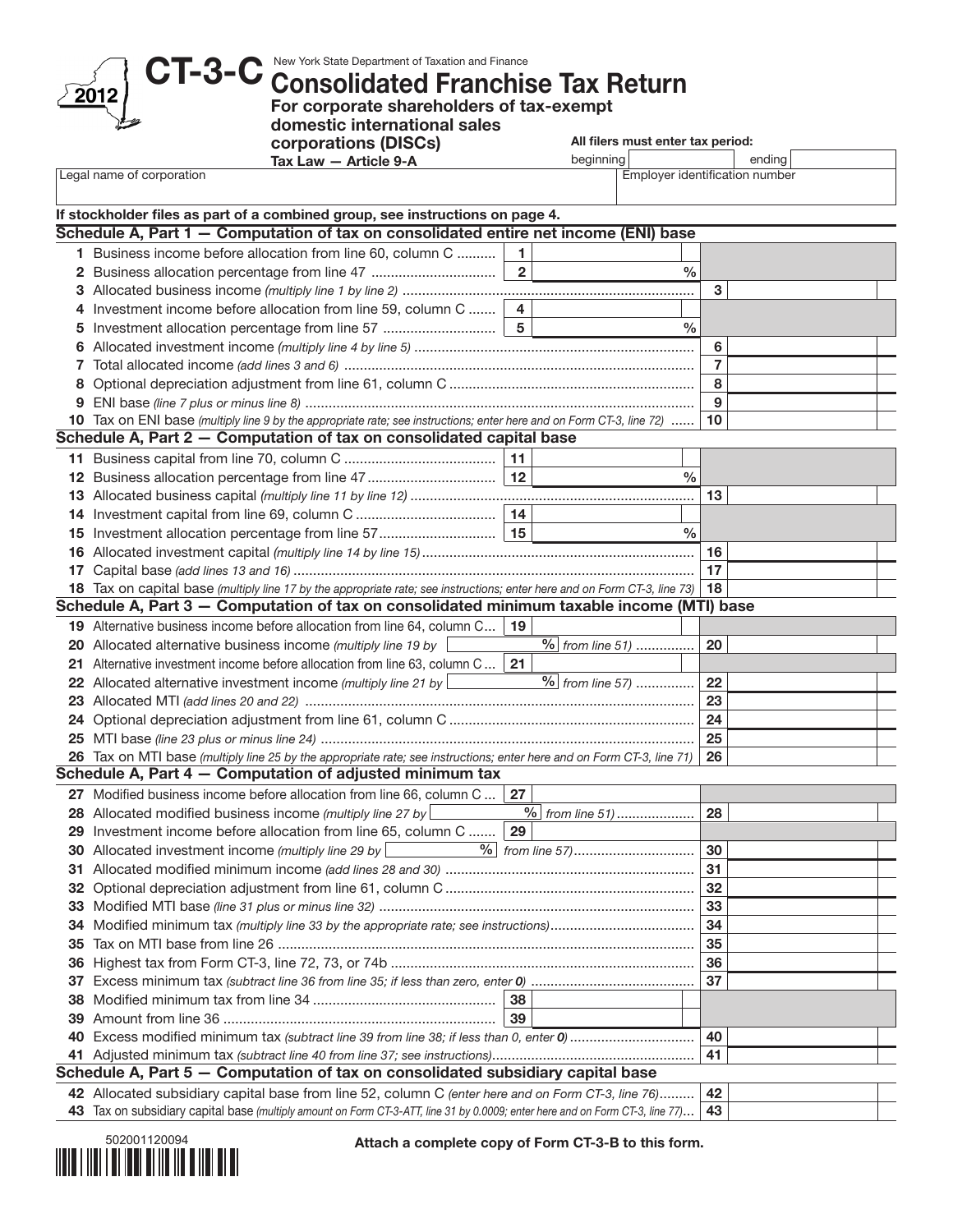## Page 2 of 4 CT-3-C (2012)

|    | Name of stockholder                                                                                        |    | <b>Stockholder</b>                    |
|----|------------------------------------------------------------------------------------------------------------|----|---------------------------------------|
|    | Employer identification number                                                                             |    |                                       |
|    |                                                                                                            |    |                                       |
|    | Schedule B, Part 1 - Computation of business allocation percentage                                         |    |                                       |
|    |                                                                                                            | 44 |                                       |
|    |                                                                                                            | 45 |                                       |
|    |                                                                                                            | 46 |                                       |
|    |                                                                                                            | 47 |                                       |
|    | Schedule B, Part 2 - Computation of alternative business allocation percentage for MTI                     |    |                                       |
|    |                                                                                                            | 48 |                                       |
|    |                                                                                                            | 49 |                                       |
|    |                                                                                                            | 50 |                                       |
|    | 51 Alternative business allocation percentage (enter line 50 here and in the first box on lines 20 and 28) | 51 |                                       |
|    | Schedule C - Computation of subsidiary allocation percentage                                               |    |                                       |
|    | 52 Subsidiary capital allocated to NYS (from Form CT-3-ATT and CT-3-B, Schedule C, line 29)                | 52 |                                       |
|    |                                                                                                            | 53 |                                       |
|    |                                                                                                            | 54 |                                       |
|    | Schedule D - Computation of investment allocation percentage                                               |    |                                       |
|    | 55 Investment capital allocated to NYS (from Form CT-3-ATT and CT-3-B, Schedule B, line 4, column G)       | 55 |                                       |
|    | 56 Investment capital (from Form CT-3-ATT and CT-3-B, Schedule B, line 4, column E)                        | 56 |                                       |
|    |                                                                                                            | 57 |                                       |
|    | Schedule E, Part 1 - ENI base                                                                              |    |                                       |
|    |                                                                                                            | 58 |                                       |
|    |                                                                                                            | 59 |                                       |
| 60 |                                                                                                            | 60 |                                       |
|    |                                                                                                            | 61 |                                       |
|    | Schedule E, Part 2 - MTI base                                                                              |    |                                       |
|    |                                                                                                            | 62 |                                       |
|    | 63 Alternative investment income before allocation (from Form CT-3 and CT-3-B, line 64)                    | 63 |                                       |
|    | 64 Alternative business income before allocation (from Form CT-3 and CT-3-B, line 65)                      | 64 |                                       |
|    | Schedule E, Part 3 - Modified minimum income                                                               |    |                                       |
|    |                                                                                                            | 65 |                                       |
|    | 66 Modified business income before allocation (from Form CT-38, line 5, and CT-3-B, Schedule E, line 5)    | 66 |                                       |
|    | Schedule E, Part 4 - Capital                                                                               |    |                                       |
|    |                                                                                                            | 67 |                                       |
|    |                                                                                                            | 68 |                                       |
|    |                                                                                                            | 69 |                                       |
|    |                                                                                                            | 70 |                                       |
|    | Legal name of corporation                                                                                  |    | <b>Employer identification number</b> |
|    | DISC <sub>1</sub>                                                                                          |    |                                       |
|    | DISC <sub>2</sub>                                                                                          |    |                                       |

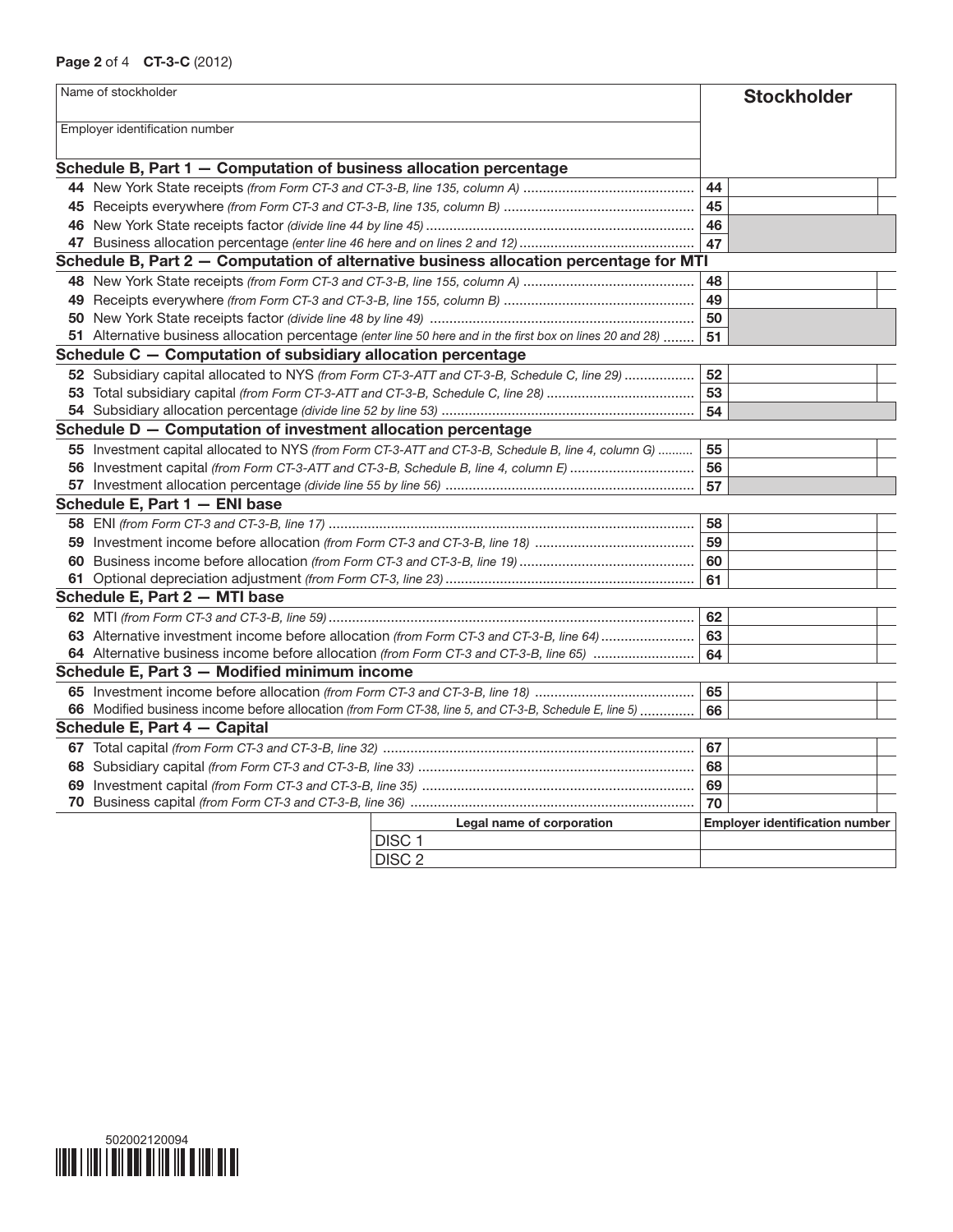|          | <b>DISC</b><br>1 | <b>DISC</b><br>$\overline{2}$ | $\boldsymbol{\mathsf{A}}$<br>Total | $\overline{\mathsf{B}}$        |          | $\mathbf C$<br>Total minus  |  |
|----------|------------------|-------------------------------|------------------------------------|--------------------------------|----------|-----------------------------|--|
|          | % owned          | % owned                       |                                    | Intercorporate<br>eliminations |          |                             |  |
|          |                  |                               |                                    | (explain on                    |          | intercorporate              |  |
|          |                  |                               |                                    | attached sheet)                |          | eliminations<br>(A minus B) |  |
| 44       |                  |                               |                                    |                                | 44       |                             |  |
| 45       |                  |                               |                                    |                                | 45       |                             |  |
| 46       |                  |                               |                                    |                                | 46       | $\frac{0}{6}$               |  |
| 47       |                  |                               |                                    |                                | 47       | $\frac{1}{2}$               |  |
|          |                  |                               |                                    |                                |          |                             |  |
| 48       |                  |                               |                                    |                                | 48       |                             |  |
| 49       |                  |                               |                                    |                                | 49       |                             |  |
| 50       |                  |                               |                                    |                                | 50       | $\frac{0}{6}$               |  |
| 51       |                  |                               |                                    |                                | 51       | $\%$                        |  |
|          |                  |                               |                                    |                                |          |                             |  |
| 52       |                  |                               |                                    |                                | 52       |                             |  |
| 53       |                  |                               |                                    |                                | 53       |                             |  |
| 54       |                  |                               |                                    |                                | 54       | $\frac{0}{6}$               |  |
|          |                  |                               |                                    |                                |          |                             |  |
| 55       |                  |                               |                                    |                                | 55       |                             |  |
| 56       |                  |                               |                                    |                                | 56       |                             |  |
| 57       |                  |                               |                                    |                                | 57       | $\frac{0}{6}$               |  |
|          |                  |                               |                                    |                                |          |                             |  |
| 58       |                  |                               |                                    |                                | 58       |                             |  |
| 59       |                  |                               |                                    |                                | 59       |                             |  |
| 60       |                  |                               |                                    |                                | 60       |                             |  |
| 61       |                  |                               |                                    |                                | 61       |                             |  |
| 62       |                  |                               |                                    |                                | 62       |                             |  |
| 63       |                  |                               |                                    |                                | 63       |                             |  |
| 64       |                  |                               |                                    |                                | 64       |                             |  |
|          |                  |                               |                                    |                                |          |                             |  |
|          |                  |                               |                                    |                                |          |                             |  |
| 65<br>66 |                  |                               |                                    |                                | 65<br>66 |                             |  |
|          |                  |                               |                                    |                                |          |                             |  |
| 67       |                  |                               |                                    |                                | 67       |                             |  |
| 68       |                  |                               |                                    |                                | 68       |                             |  |
| 69       |                  |                               |                                    |                                | 69       |                             |  |
| 70       |                  |                               |                                    |                                | 70       |                             |  |
|          |                  |                               |                                    |                                |          |                             |  |